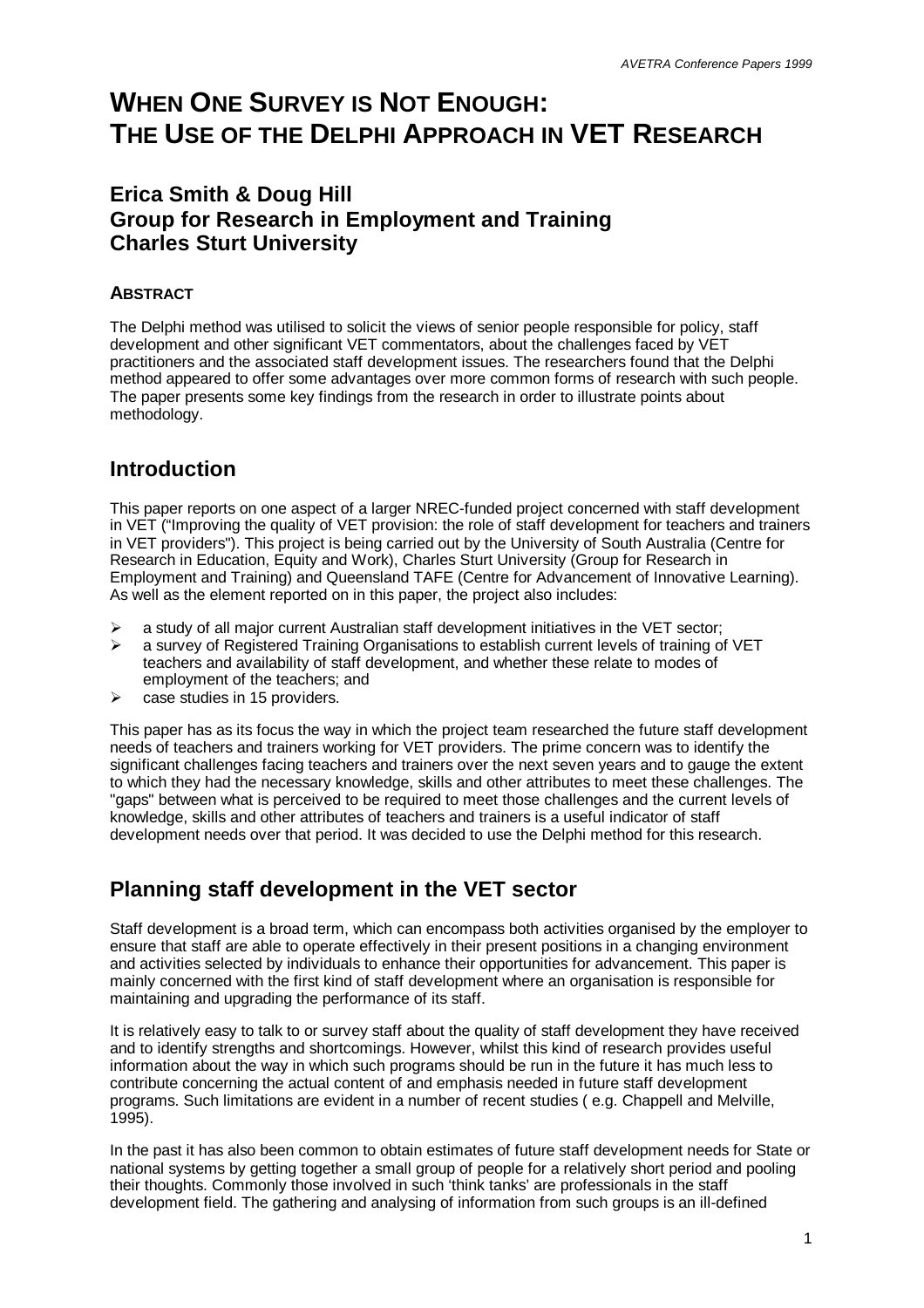process and the outcomes depend very much on the nature of interactions between members of the group over the period. Such interactions are influenced by the status and power of individual participants. In some cases a particular issue, concern, government policy, political imperative or recent development can dominate the deliberations. For example, a consultant engaged by a TAFE system may present a particular view of the future of VET which may affect the way in which the system plans its long-term staff development policy. Alternatively, a carefully thought out strategy may be upset by an ANTA initiative such as the introduction of Training Packages, which necessitates diverting resources to meeting an immediate need.

For these reasons the typical one-shot expert approach has had limited success in providing useful longer-term guides to staff development and it seems that another approach may be needed. Accordingly, a different approach was sought in the current project, and it was decided to use the Delphi method, a research method more common in the 1960s and 1970s but in less common use nowadays. However, the method is described in current texts on research (e.g. Gredler, 1996). It is a method for attaining group input which differs from the more commonly-used focus group or nominal group techniques.

# **Delphi method**

The Delphi technique (named after the oracle at Delphi, and made popular by the Rand Corporation) is useful for obtaining a pooled judgement about something. It is essentially a method for aggregating the opinions of a number of individuals who are considered to be in a position to make an informed input. The technique is useful in obtaining input into an evaluation related to a current situation or a situation which is considered likely to exist in the future ( Gredler, 1996). It is similar to the nominal group technique, which is often used for identification of issues and concerns (Pokorny, Lyle, Tyler and Topolski, 1988). The nominal group technique usually involves a group of seven to nine individuals who begin by developing a set of ideas in response to a stimulus question in silence. After this each person contributes an idea which is recorded. Each idea is discussed and the session ends with each person rank ordering those ideas.

The Delphi technique usually involves many more people than the nominal group technique and can be more extensive in terms of content. The members of the group do not meet but respond individually to a series of questionnaires in an iterative process which extends over a period of time (Uhl, 1990). The first questionnaire is used to set the parameters for latter questionnaires and generally consists of fairly open- ended items concerned with broad issues to which individuals respond anonymously. The responses to the first questionnaire are processed and used to construct a second questionnaire.

This second instrument serves two purposes (i) to provide feedback to participants concerning the results from first questionnaire and (ii) to allow them to respond again to the same issues in the light of this feedback. The second questionnaire generally contains relatively closed items, which accurately reflect the spectrum of opinion obtained in the first questionnaire. The items are designed in a way which gets participants to rank the relative importance of issues and the appropriateness of particular responses to those issues. Likert scaling is frequently used to obtain such rankings. Participants are also able to comment on any matter and identify new issues, concerns or responses to those issues or concerns. A summary of responses to the second questionnaire is prepared to accompany a third questionnaire, although in some cases only two are used.

This final questionnaire asks participants to consider the items in the second questionnaire, possibly in a refined form, together with any new items. It is designed to obtain a measure of the strength of agreement on the issues identified in the first and second questionnaires. In this sense the Delphi technique encourages a degree of consensus and for this reason the initial selection of participants is critical. The selection must be such that a broad range of judgements will be expressed. This enables participants to temper their judgements in the knowledge of what other informed individuals have expressed. As the process of judgement gathering takes place over a period of time individuals are able to engage in extended reflection on the central issues. This is an important attribute of the Delphi technique. It provides a very different environment from that of a focus group or think tank where individuals interact over a relatively short period and some opinions are not necessarily expressed or not taken up by the group.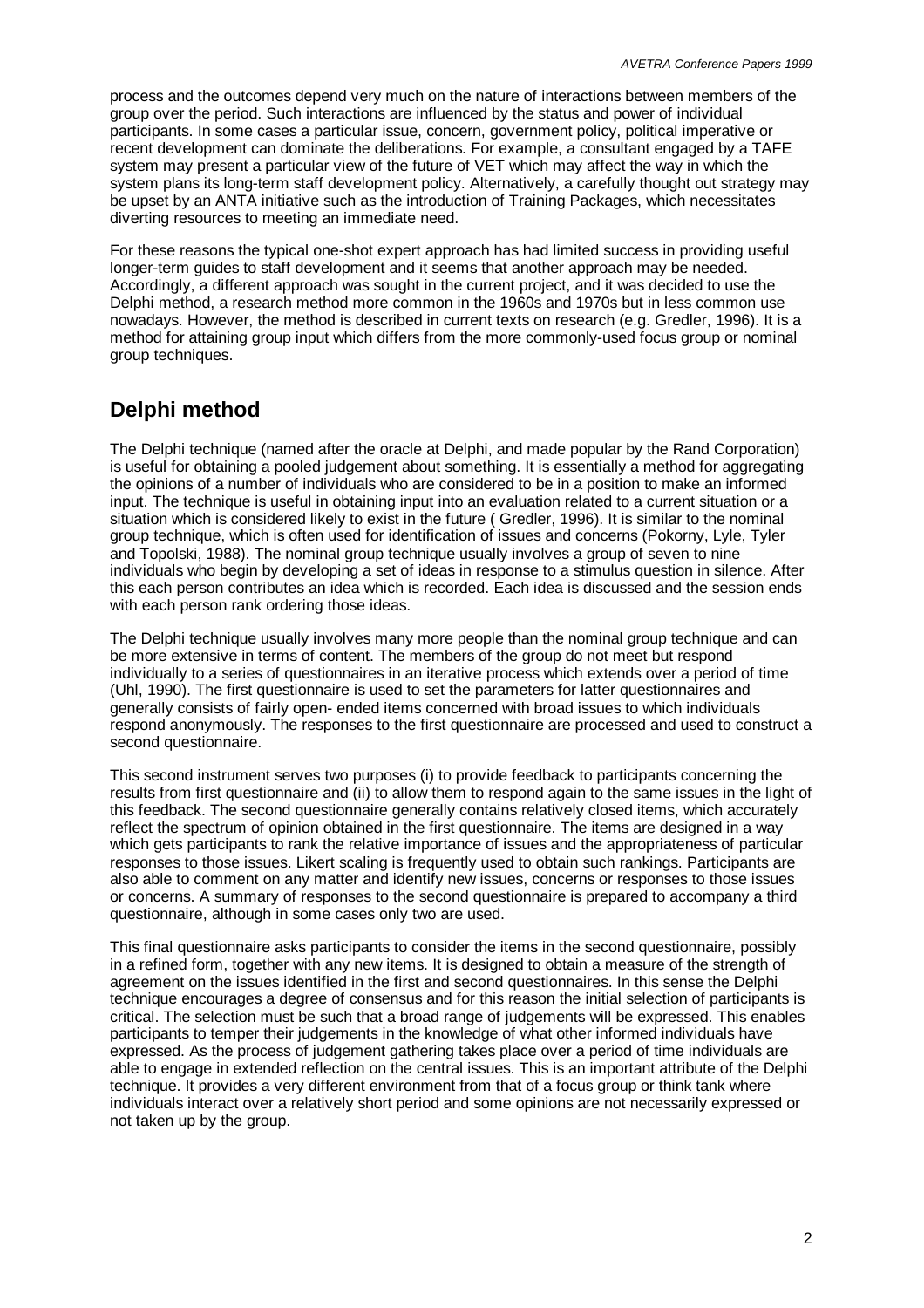# **Participants**

Early in the design of the project it was agreed that a group of about 50 key stakeholders in the VET sector would be selected for the Delphi study. The project team decided to seek nominations the following categories:

- **▶ State/Territory VET executives CEOs**
- $\triangleright$  ACPET executives
- ÿ State/Territory Professional Development Managers (TAFE)
- ÿ National Assessors and Workplace Trainers Body
- > DEETYA VET Division
- $\triangleright$  University VET academics person in charge of teacher education
- **▶ VET Policy-makers**
- ÿ VET consultants / researchers / project managers
- $\triangleright$  Union representatives
- $\triangleright$  Two overseas senior VET people (UK and USA)
- $\triangleright$  Other significant commentators

An initial list was drawn up and circulated to members of the project team who consulted with others they considered might make appropriate suggestions about additions and deletions. The revised lists were reviewed by the team and a final list of 56 key stakeholders was sent questionnaire one (Appendix 1). Fifteen responded by the initial due date, with twelve more responding by the extended due date following reminder phone calls, making a response rate of 48& A further four responses were received too late for the initial analysis. In some cases delays in replying were due to the fact that CEOs had passed the questionnaire to appropriate management or curriculum staff for response.

Each of the 56 key stakeholders received feedback from round one and was asked to participate in round two irrespective of whether they had responded in the first round. 30 people responded to questionnaire two (Appendix 2), a response rate of 53%, including a small number who had not participated in round one. No reminder phone calls were made for this round. This represented an excellent response rate, especially considering that this survey was conducted in December, 1998, a very busy time for most VET personnel. The same process as used in round two will be employed in the third and final round.

# **Reflections on the Delphi method**

One challenge faced by the research team was analysing the responses to the first questionnaire, which had been devised with a large proportion of open-ended questions. The responses needed to be analysed not only to give meaningful data, but also to be fed back to the participants. The responses to the open-ended questions were categorised, firstly by a research assistant then by the researchers, and the responses printed on the second questionnaire. In addition to further questioning about Round 1 questions, in Round 2 a new section was added where interesting statements from the qualitative sections of Round 1 were listed, and participants asked to note the extent of their agreement with the statements.

It is possible that the participants, on receiving the second questionnaire which included the responses to the first, realised that other stakeholders had taken the process extremely seriously, and this prompted the good return rate for Round 2. It was also notable that in Round 2 there were fewer sceptical or critical comments on the process and the questionnaire structure, which a few participants had included in Round 1. Critical comments in Round 1 included:

- $\triangleright$  This questionnaire is poorly designed if the aim is to obtain info about VET teachers that really captures their different circumstances
- $\triangleright$  This issue is too large for a questionnaire like this

Also a few responses to Round 1 were extremely sketchy, also perhaps implying resistance to the process, whereas Round 2 responses were more fully completed, In other words the Delphi process appears to have encouraged some participants to move from initial resistance to taking part in the process to a more positive engagement with it.

Round 1 produced a number of extremely detailed responses, to individual questions as well as in the "any other comments' suggestions. Some of these discussed not only staff development but also the VET system in general, and appeared to be a means for participants to express their dissatisfaction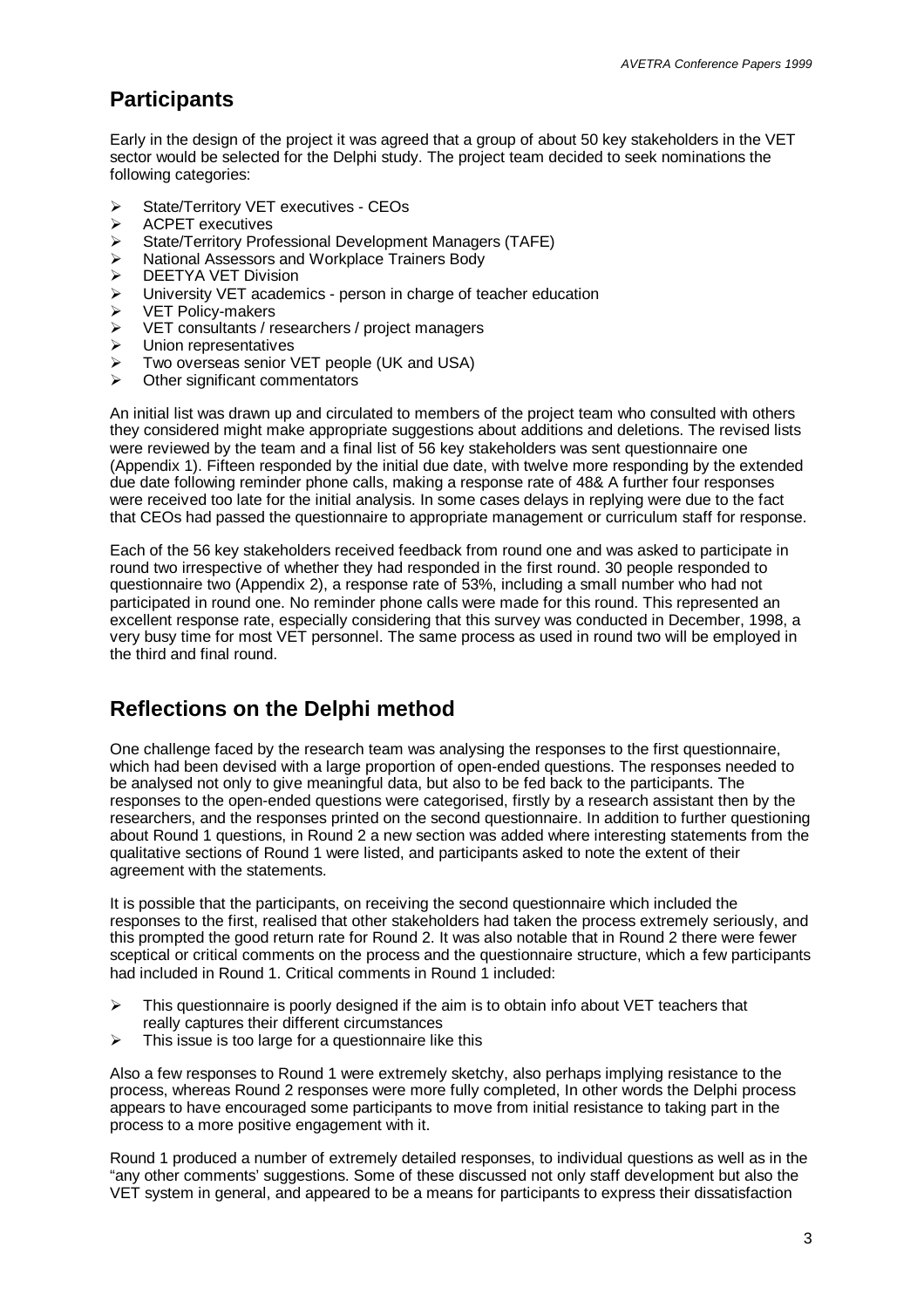with certain aspects of the system, in a forum in which they hoped their views would be heard. Round 2 responses contained fewer such responses, although space was allowed for 'other comments'.

Other participants expressed their dissatisfaction, even contempt, for certain players in the VET system by the strength of their responses. Universities that provide VET teacher training appeared to be a major target. For example a few people consistently 'voted against' the usefulness of VET teacher training at universities, one respondent even adding an extra column of 'very strongly disagree' to a question about putting professional development into the universities. Yet another respondent commented, in the 'any other comments' section:

 $\triangleright$  This survey seems to emphasise staff development at unis. This I do not agree with, S.D. should be at the VET institution.

In fact, universities were mentioned only twice in the questionnaire, but clearly even these instances were sufficient to upset some participants. Such responses clearly indicated deep-seated antagonism between elements in the VET field which need to be addressed.

# **Findings**

It was of interest to note the way in which the group's responses changed from one questionnaire to the next. It seems likely that the feedback from an earlier questionnaire prompted a revised response. There may of course be other reasons for changed responses. As all questionnaires were coded it would be possible to track individual responses and examine the amount of change. This section presents the results of two of the questions and discusses the changes that appear to have taken place.

Although at the time of writing this paper, only some of the questions in Round 2 had been analysed, it can already be seen that the weight of opinion of those responding to questionnaires one and two shifted perceptibly. An example of this is the following question (Table 1) about usefulness of sources of training. This is an example of a closed question which was repeated in both rounds, with the only change being the addition of the results from Round 1.

Although there was not a huge shift in responses, there was some movement. Overall, participants had a slightly more positive view of the ability of sources of training and development to meet challenges. The only source of training which received a lower score on Round 2 than Round 1 was university teacher training. This dropped from joint first to last. 'Framing the future', the ANTA-funded program concerned with the National Training Framework, retained its position in first place, with a considerable increase in the mean.

# **Table 1: Responses to question 3**

## **QUESTION 3.**

How useful are the following sources of training and development in helping to deal with these challenges? Give ratings of 1-5, 1 being not useful and 5 being extremely useful.

*Unbracketed responses are from Round 1; Round 2 responses are in brackets. (Round 1, n=29, Round 2, n=27)*

| <b>Sources of training</b>                                   |      | 2    |        |      | 5    | <b>Weighted mean</b> |
|--------------------------------------------------------------|------|------|--------|------|------|----------------------|
| "Initial Teacher Training at<br>University                   | 4(4) | 8(9) | 5(7)   | 7(4) | 5(3) | 3.03(2.74)           |
| Certificate IV in Workplace<br>Training                      | 6(2) | 8(8) | 8(10)  | 7(6) | 0(1) | 2.55(2.78)           |
| Nationally funded training e.g.<br><b>Framing the Future</b> | 4(2) | 6(2) | 7(11)  | 9(8) | 3(4) | 3.03(3.66)           |
| "In-house" formal program training                           | 1(1) | 7(6) | 14(10) | 6(9) | 1(1) | 2.96(3.22)           |
| Informal on-the-job training by<br>providers                 | 4(2) | 6(6) | 10(8)  | 7(8) | 1(3) | 2.72(3.14)           |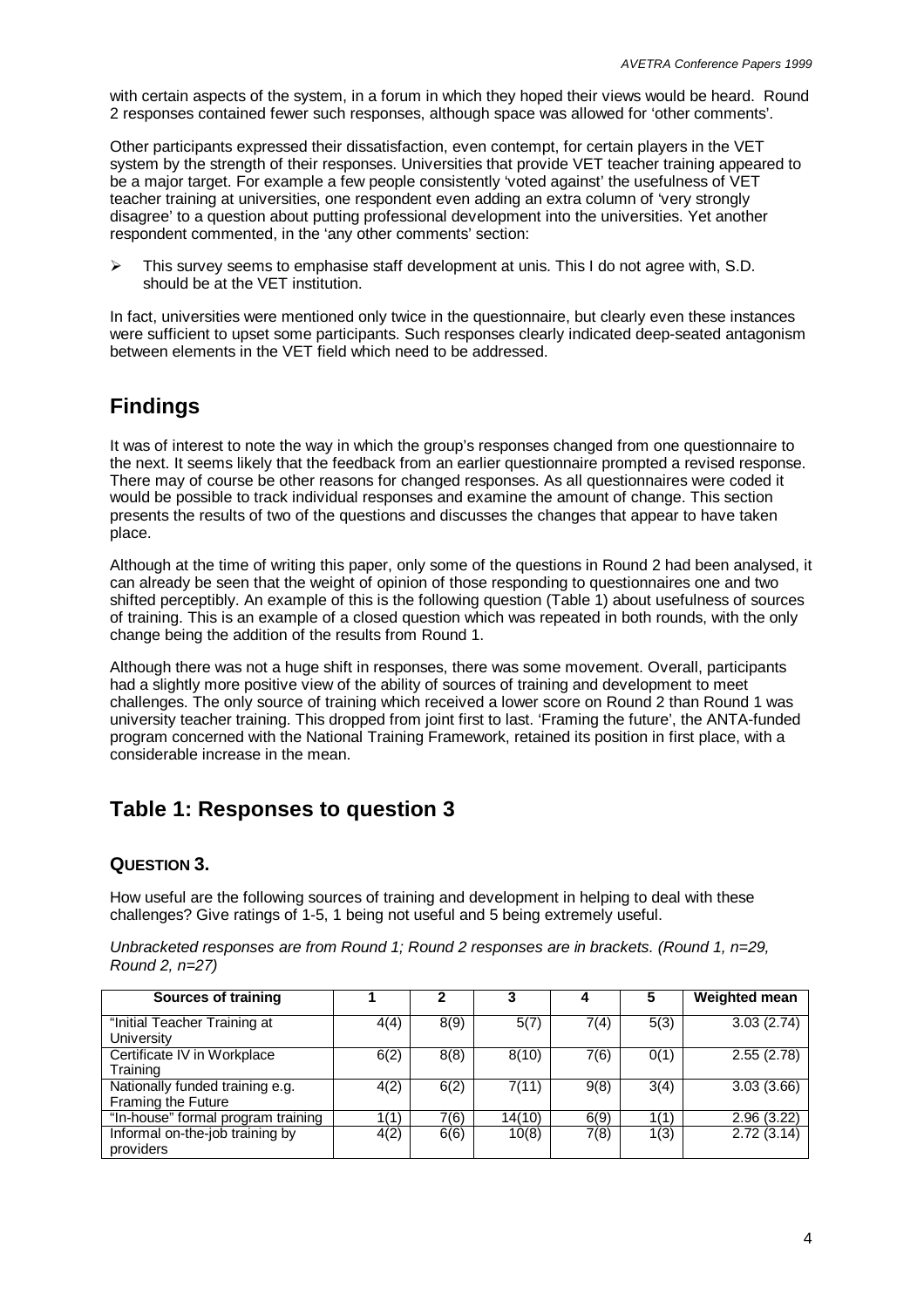Note: The weighted mean is arrived at by the following process: Responses in each round were allocated points on the basis of 1: 1 point, 2: 2 points and so on. Totals were then gained for each Source of training for each round, and the totals were divided by the total number of responses in that round.

The following example (Table 2) shows how responses have occurred in a question which was originally open-ended and did not ask for ranking; and then requested participants to rank categories which had arisen from the first round responses. Again there was not a major shift in the challenges viewed as most important by the participants, but there were minor shifts. These could be accounted for by several reasons, such as:

- the ranking exercise acting as a sorting mechanism; or
- $\geq$  participants recognising and opting for challenges which they themselves had forgotten to mention earlier.

The two rounds enabled the research team to differentiate between 'major' and 'minor' challenges. There were two clear breaks in the total scores; firstly between 'operate in competitive market' and all others. This is clearly the issue which the majority of participants saw as the most important one facing VET teachers and trainers. 22 participants picked this as one of their seven choices. The second clear break was between challenges scoring 41 or more, which can be classified as 'major' challenges; and those scoring 26 or less, which can be described as 'minor' challenges. In the table (Table 2), the minor challenges have been shaded, leaving the major challenges unshaded.

# **Table 2: Responses to Question 1**

## **QUESTION 1.**

Nominate five critical challenges which you believe will be faced by VET teachers/trainers over the next five to seven years.

The table below indicates the categories and response numbers derived from Round 1 responses. We now ask you to select the seven most important challenges and to rank them. You have the opportunity to select one more and include it in your ranking, if you wish.

|                 | <b>Challenges</b>                                                                                          | <b>Number of participants</b><br>in Round 1 who<br>mentioned this<br>challenge | <b>Total score in Round 2</b><br>(ranking in brackets) |                             |
|-----------------|------------------------------------------------------------------------------------------------------------|--------------------------------------------------------------------------------|--------------------------------------------------------|-----------------------------|
| 1               | Operate in competitive market                                                                              | 11                                                                             | 117                                                    | $1^\mathsf{st}$             |
| $\overline{2}$  | Pace of change                                                                                             | 10                                                                             | 41                                                     | $(10^{\text{th}} - )$       |
| 3               | Use of technology                                                                                          | 10                                                                             | 51                                                     | $(5^{\text{th}})$           |
| 4               | Flexible delivery                                                                                          | 9                                                                              | 66                                                     | $\overline{(3^{rd})}$       |
| 5               | Keeping up to date/understanding changes<br>to VET                                                         | 9                                                                              | 68                                                     | (2 <sup>nd</sup> )          |
| 6               | Understand/work with training packages                                                                     | 8                                                                              | 61                                                     | $(4^{\text{th}})$           |
| $\overline{7}$  | Globalisation of VET & the economy                                                                         | $\overline{7}$                                                                 | 19                                                     | $(14^{th})$                 |
| 8               | Maintaining their own employment/career<br>pattern in insecure times                                       | 7                                                                              | 41                                                     | $10^{th}$ =)                |
| 9               | Keeping up to date with industry trends                                                                    | 6                                                                              | 45                                                     | (8 <sup>th</sup> )          |
| 10              | Understanding of dilemmas in educator's<br>role (such as industry needs vs. education)                     | 6                                                                              | 50                                                     | $\mathcal{F}^{\mathsf{th}}$ |
| 11              | Understand changing nature of work                                                                         | 5                                                                              | 48                                                     | $(7^{\text{th}}$            |
| 12              | Competency-based assessment                                                                                | 5                                                                              | $\overline{7}$                                         | $(18^{\text{th}}=)$         |
| 13              | Changing client groups                                                                                     | 4                                                                              |                                                        | $(18^{th})$                 |
| $\overline{14}$ | Changing to role of facilitator                                                                            | 4                                                                              | 48                                                     | $(7^{\text{th}}=)$          |
| 15              | Delivering in the workplace                                                                                | $\overline{4}$                                                                 | 11                                                     | $(17^{th})$                 |
| 16              | Balance requirements of 'real' industry with<br>what the VET system tells them is industry<br>requirements | 3                                                                              | 12                                                     | $(16^{th})$                 |
| 17              | Greater accountability/quality issues                                                                      | 3                                                                              | 26                                                     | $(12^{\sf th})$             |
| $\overline{18}$ | Work intensification                                                                                       | $\overline{2}$                                                                 |                                                        | $(18^{th}$                  |
| 19              | Learning how to develop themselves                                                                         | $\overline{2}$                                                                 | 21                                                     | $(13^{\text{th}})$          |
| 20              | Meeting industry needs                                                                                     | $\overline{2}$                                                                 |                                                        |                             |
| $\overline{21}$ | Growing the training market                                                                                | $\overline{2}$                                                                 | $\overline{2}$                                         | $(23^{rd})$                 |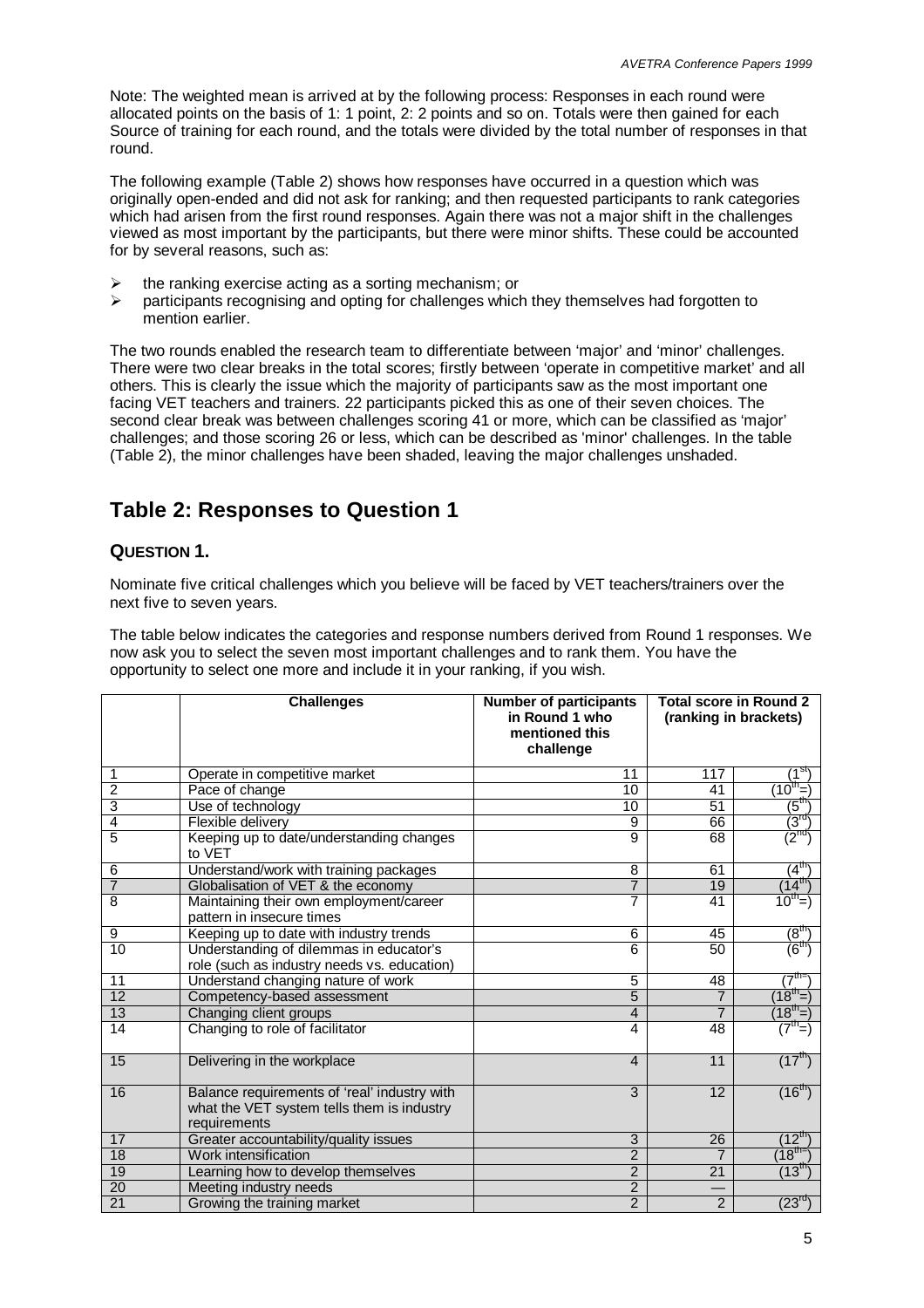| ററ | Shortage of teaching skills                |    | $18^{\text{th}}$  |
|----|--------------------------------------------|----|-------------------|
| 23 | Customer focus                             | 13 | $15^{\text{m}}$ ) |
| 24 | National market in VET                     |    |                   |
| 25 | Other – moving focus away from teaching to |    | $(18^{\circ}$     |
|    | learning                                   |    |                   |

Note: The total score in Round 2 was arrived at by the following means: Participants were asked to select the seven most important challenges and rank them from 1 to 7. The research team then allocated points on a reverse basis (i.e. a challenge which received a ranking of 1 was allocated 7 points, a challenge receiving a ranking of 2 received 6 points, and so on). In this way the final total reflects both the number of people who selected that challenge as one of the seven most important, and the ranking which participants carried out (Gredler, 1996).

# **Conclusion**

Use of the Delphi technique appears to have been helpful in this project in building up a reasonably clear picture of the issues that the key stakeholders feel need to be addressed in staff development programs in the VET sector. Accessing a similar number of key respondents by telephone interview would have been time-consuming and difficult to organise. A written questionnaire had the added advantage of allowing participants to reflect on their views, and the added advantage of the Delphi method is that participants were able to revisit and modify their opinions. They were made aware of the opinions of the other participants, making participation a more satisfying experience than a telephone or one-shot survey, which rarely provides feedback for participants.

A further advantage of the Delphi method seemed to be that the participants were able to shape the final representation of the data more fully than if one-shot interviews had been conducted with the researchers performing the entire synthesis. It seemed to the researchers that the Delphi method was more able to represent the true voice of the participants.

At this stage it is uncertain whether a third stage will be carried out for this survey. One suggestion, however, made by a participant, was that the questionnaire should be administered to a sample of VET practitioners. This would be a sensible way of ascertaining how closely the views of practitioners about their staff development needs reflects the views of the key people responsible for staff development policy. While the views of practitioners will be sought elsewhere in the project, a direct comparison using the Delphi instrument will be helpful.

## **REFERENCES**

Chappell, C. & Melville, G. 1995, Professional competence and the initial and continuing education of NSW TAFE teachers, RCVET/TAFE, Sydney.

Gredler, M.E. 1996, Program Evaluation. Merrill, Englewood Cliffs, NJ.

Pokorny, L., Lyle, K., Tyler, M., & Topolski, J. 1988, Introducing a modified nominal group technique for issue identification. Evaluation Practice 9 (2), 40-44.

Uhl, N. 1990, Delphi technique. In H.J. Walberg & G.D. Haertel (Eds), The international encyclopaedia of educational evaluation, Pergamon, Oxford.

# **Acknowledgments**

The authors wish to thank Louise Jacobson for her assistance with data entry and preliminary analysis, and the other members of the project team: Roger Harris, Michele Simons, David Snewin, Sarojni Choy, Ron Pearce and John Blakely. In addition we would like to record our gratitude to all the participants in the Delphi process, for their helpful and detailed comments.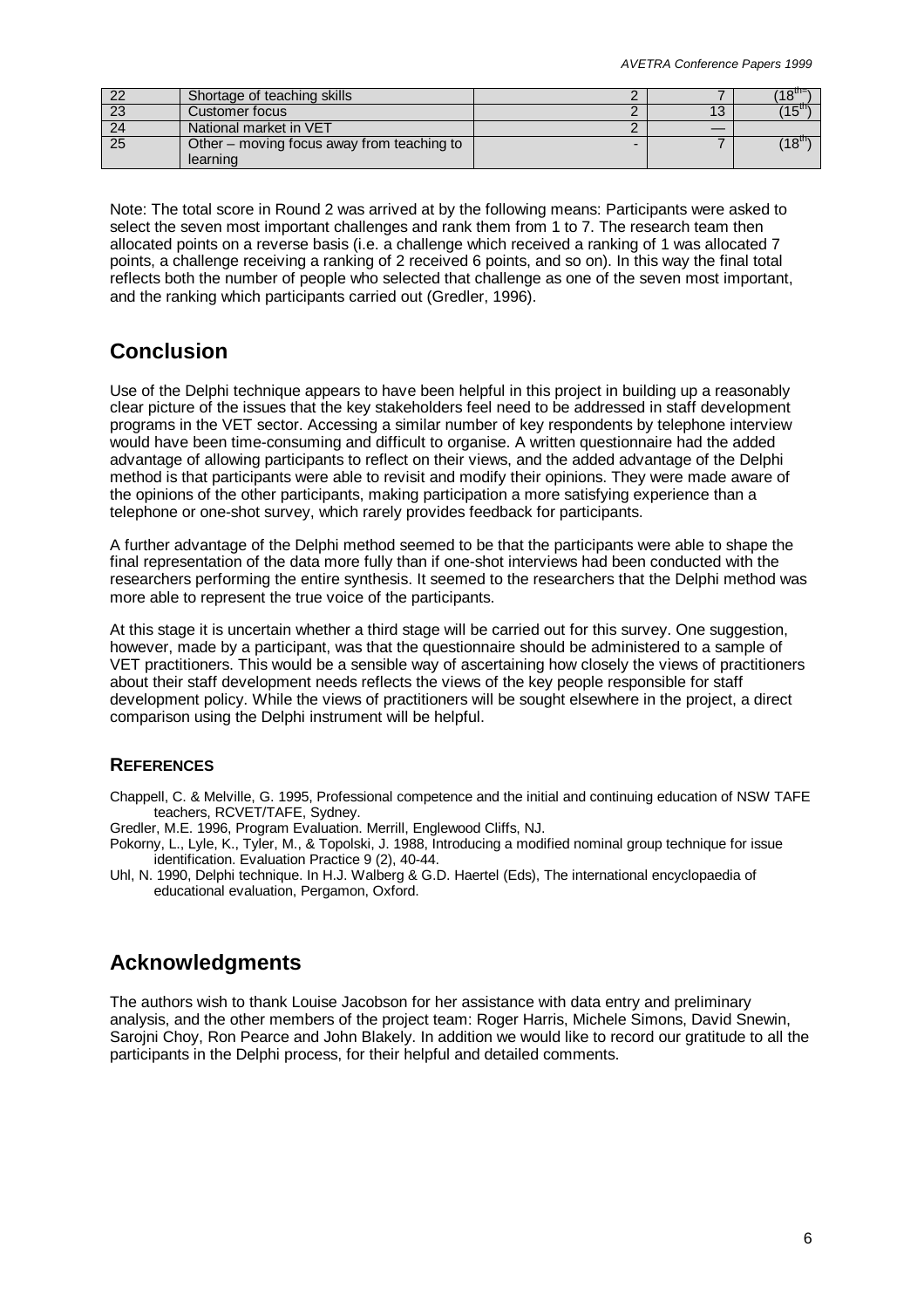# **APPENDIX 1**

# **Professional Development of VET Teachers and Trainers Survey of Key Stakeholders**

# **Invitation to potential participants - the 50 Key Stakeholders**

A national research project is being conducted by the Centre for Research in Education, Equity and Work, at the University of South Australia, the Group for Research in Employment and Training at Charles Sturt University and the TAFE Queensland Centre for Advancement of Innovative Learning. The project is funded by the ANTA National Research and Evaluation Committee. The project is entitled "Improving the Quality of VET Provision: The Role of Staff Development for Teachers and Trainers in VET Providers". An important focus for the project is identifying the kinds of challenges which VET teachers/trainers have faced or will face and the kind of staff development which has helped or will help them. A short survey has been developed to obtain some of this information.

We would be grateful if you would participate in our survey as a key figure in the VET Sector. The initial survey will require about 15 minutes for you to complete. The project team has elected to use a modified Delphi technique which provides an opportunity to comment on the outcomes. Thus the results of the initial survey will be analysed and sent back to you for some further comment about a month later. Those who respond to both surveys will receive a copy of the final results.

The enclosed stamped-addressed envelope should be returned by Tuesday 9th November. Responses could also be faxed to 02 6933 2888.

## **COMMENTS**

Please give your own opinions which may differ from those of your organisation. Your individual responses will be confidential and comments in the feedback from the survey will not be attributed to particular respondents.

Thank you for considering this request. We hope you decide to help. Remember to return the survey questionnaire by Tuesday 9th November.

Erica Smith Doug Hill for the Project Team.

# **Reference No:**

# **Delphi Survey of Key Stakeholders**

- 1. Nominate five critical challenges which you believe will be faced by VET teachers/trainers over the next five to seven years.
	- (i)
	- (ii)
	- (iii)
	- (iv)
	- (v)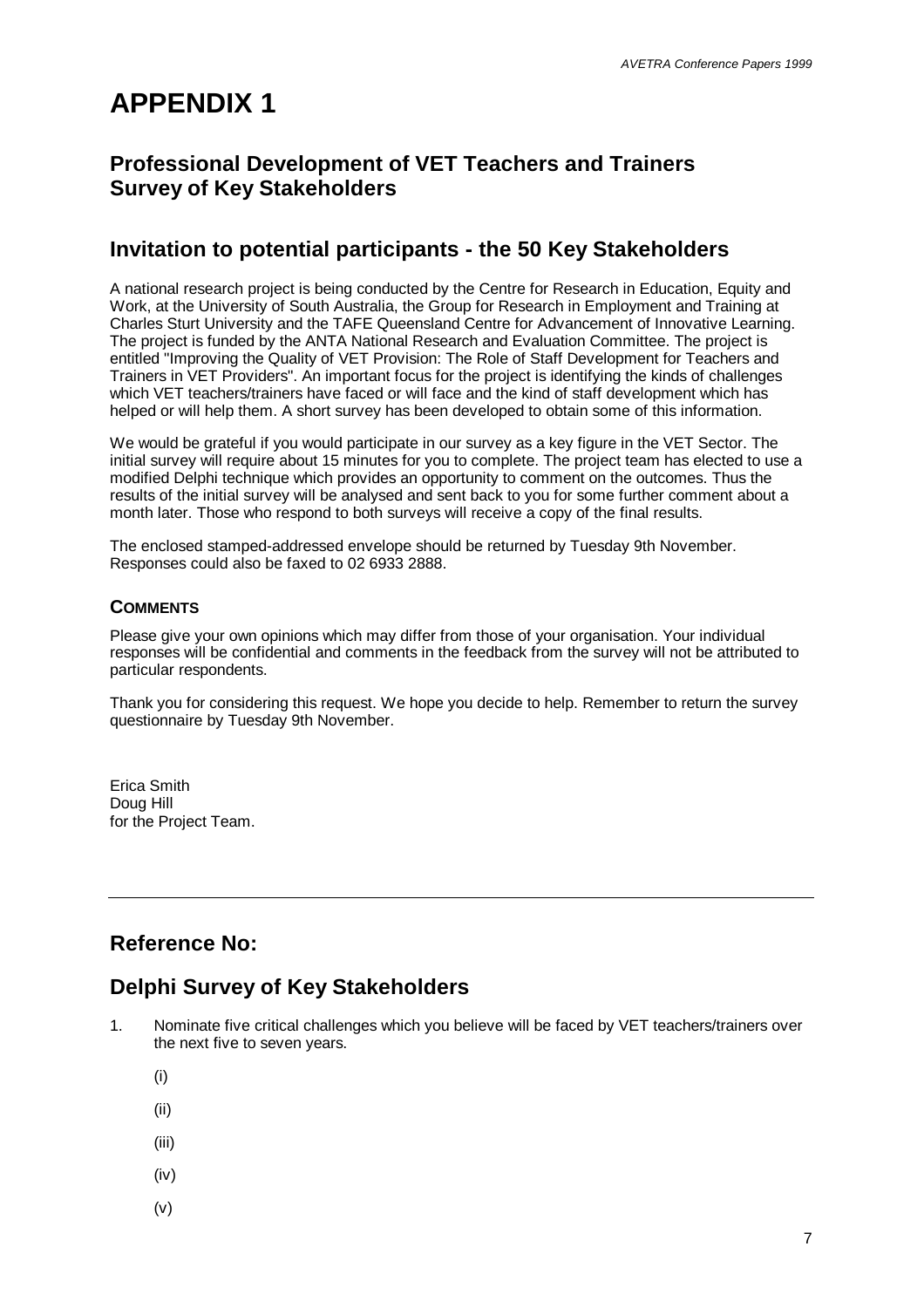- 2. How well prepared currently are VET teachers/trainers to face these challenges? Use the scale
	- $1 =$  on the whole not prepared.
	- $2 =$  only a minority prepared.
	- $3 =$  some well prepared.
	- $4 =$  majority well prepared.
	- $5 =$  on the whole very well prepared.
	- (i)
	- (ii)
	- (iii)
	- (iv)
	- (v)
- 3. How useful are the following sources of training and development in helping to deal with these challenges? Rate each source from 1-5 where  $1 = not$  useful and  $5 =$  extremely useful. (Please tick appropriate rating)

Rating

| Sources of training to be considered                            |  |  |  |
|-----------------------------------------------------------------|--|--|--|
| Initial" Teacher Training at university                         |  |  |  |
| Certificate IV in Workplace Training                            |  |  |  |
| Nationally funded training eg Framing the Future, CBT in Action |  |  |  |
| "In-house" formal program training                              |  |  |  |
| Informal on-the-job training by providers                       |  |  |  |

- 4. What do you consider are the essential attributes, skills and knowledge currently needed by VET teachers/trainers? Answer in terms of 4.1, 4.2 and 4.3 or in an holistic manner under 4.4.
- 4.1 Attributes (eg attitudes and personal characteristics)
- 4.2 Skills (eg ability to provide on-line support and assess in the workplace)
- 4.3 Knowledge ( eg detailed knowledge of relevant National Competency Standards)
- 4.4 What do you consider are the essential competencies and capabilities currently needed by VET teacher/trainers.
- 4.5 For each of the characteristics you have given, indicate whether you believe that most VET teachers/trainers currently possess that characteristic. Use  $1 = no$ ,  $2 =$  possibly and  $3 =$  yes. Place your rating next to the appropriate characteristic.
- 5. What additional attributes, skills and knowledge do you think will be required over the next five to seven years?
- 5.1 For each characteristic you have listed above, indicate whether you believe teachers/trainers currently possess that characteristic. Use  $1 = no$ ,  $2 =$  possibly and  $3 =$  yes. Place your rating next to the appropriate characteristic.
- 6. What do you consider are the main barriers to the development of the attributes, skills and knowledge currently needed by VET teachers/trainers? Please list up to three barriers)
	- (i)
	- (ii)
	- (iii)
- 7. Name and briefly describe an example of a professional development program which you believe has contributed to the development of improved practice by VET teachers/trainers.( If you do not know of any, write "Don't know any"; if you believe no programs have had such an outcome, write "None".)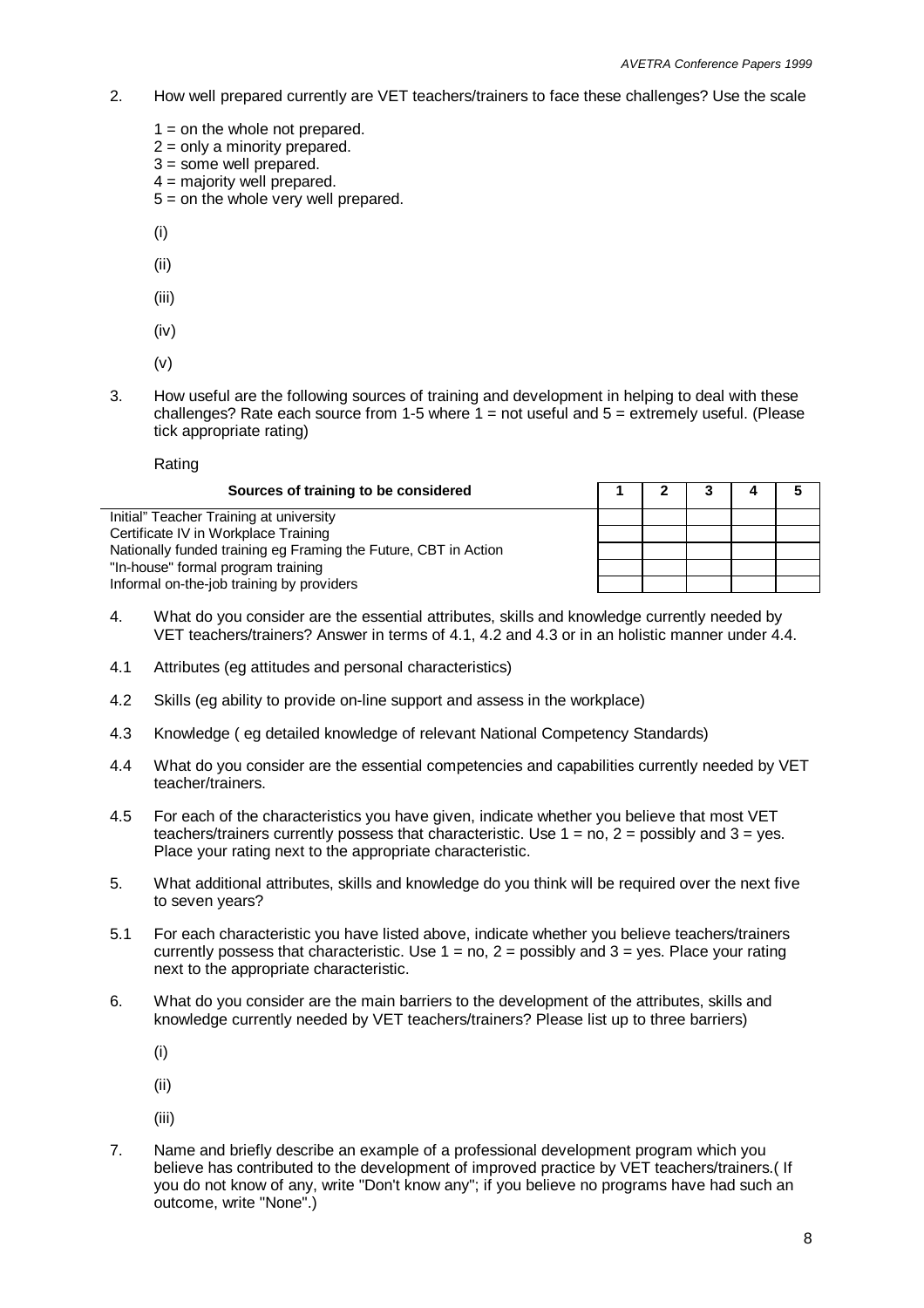- 7.1 If you named an example: What made this program effective?
- 7.2 What are the contact details for the program? (in case we need to find out more about the program)
- 8. Thinking about quality of VET provision: what do you think will contribute most to the improvement of the quality of VET provision over the next five to seven years?
- 9. Other comments

# **APPENDIX 2**

# **Delphi Survey of Key Stakeholders Round 2**

## **Ref. no . . .**

#### **Question 1: Nominate five critical challenges which you believe will be faced by VET teachers/trainers over the next five to seven years.**

The table below indicates the categories and response numbers derived from Round 1 responses. We now ask you to select the seven most important challenges and to rank them. You have the opportunity to select one more and include it in your ranking, if you wish.

| <b>CHALLENGES</b>                                                                                                | Number of<br>responses<br>from survey<br>no. 1 | <b>Tick the</b><br>seven most<br>important, in<br>your view | Rank your<br>chosen seven<br>from 1 (most<br>important) to 7<br>(least important) |
|------------------------------------------------------------------------------------------------------------------|------------------------------------------------|-------------------------------------------------------------|-----------------------------------------------------------------------------------|
| Operate in competitive market                                                                                    | 11                                             |                                                             |                                                                                   |
| Pace of change                                                                                                   | 10                                             |                                                             |                                                                                   |
| Use of technology                                                                                                | 10                                             |                                                             |                                                                                   |
| Flexible delivery                                                                                                | 9                                              |                                                             |                                                                                   |
| Keeping up to date/understanding changes to VET                                                                  | 9                                              |                                                             |                                                                                   |
| Understand/work with training packages                                                                           | $\overline{8}$                                 |                                                             |                                                                                   |
| Globalisation of VET & the economy                                                                               | 7                                              |                                                             |                                                                                   |
| Maintaining their own employment/career pattern in insecure<br>times                                             | 7                                              |                                                             |                                                                                   |
| Keeping up to date with industry trends                                                                          | 6                                              |                                                             |                                                                                   |
| Understanding of dilemmas in educator's role (such as<br>industry needs vs. education)                           | $\overline{6}$                                 |                                                             |                                                                                   |
| Understanding changing nature of work                                                                            | 5                                              |                                                             |                                                                                   |
| Competency-based assessment                                                                                      | 5                                              |                                                             |                                                                                   |
| Changing client groups                                                                                           | 4                                              |                                                             |                                                                                   |
| Changing to role of facilitator                                                                                  | 4                                              |                                                             |                                                                                   |
| Delivering training in the workplace                                                                             | $\overline{4}$                                 |                                                             |                                                                                   |
| Balancing 'real' requirements of industry with what the VET<br>system tells teachers are industry's requirements | $\overline{3}$                                 |                                                             |                                                                                   |
| Greater accountability/quality issues                                                                            | 3                                              |                                                             |                                                                                   |
| Work intensification                                                                                             | $\overline{2}$                                 |                                                             |                                                                                   |
| Learning how to develop themselves                                                                               | $\overline{2}$                                 |                                                             |                                                                                   |
| Meeting industry needs                                                                                           | $\overline{2}$                                 |                                                             |                                                                                   |
| 'Growing' the training market, ie increasing demand for VET                                                      | $\overline{2}$                                 |                                                             |                                                                                   |
| Shortage of teaching skills                                                                                      | $\overline{2}$                                 |                                                             |                                                                                   |
| Customer focus                                                                                                   | $\overline{2}$                                 |                                                             |                                                                                   |
| National market in VET                                                                                           | $\overline{2}$                                 |                                                             |                                                                                   |
| Other (please specify)                                                                                           |                                                |                                                             |                                                                                   |

#### **Question 2: How well prepared currently are VET teachers/trainers to face these challenges?**

In their responses, participants in the first round generally indicated their belief that only a minority of VET teachers/trainers was well prepared to meet the challenges identified in question 1. Responses varied slightly between different challenges.

We now ask you to rate teachers'/trainers' preparedness for the seven challenges you have chosen.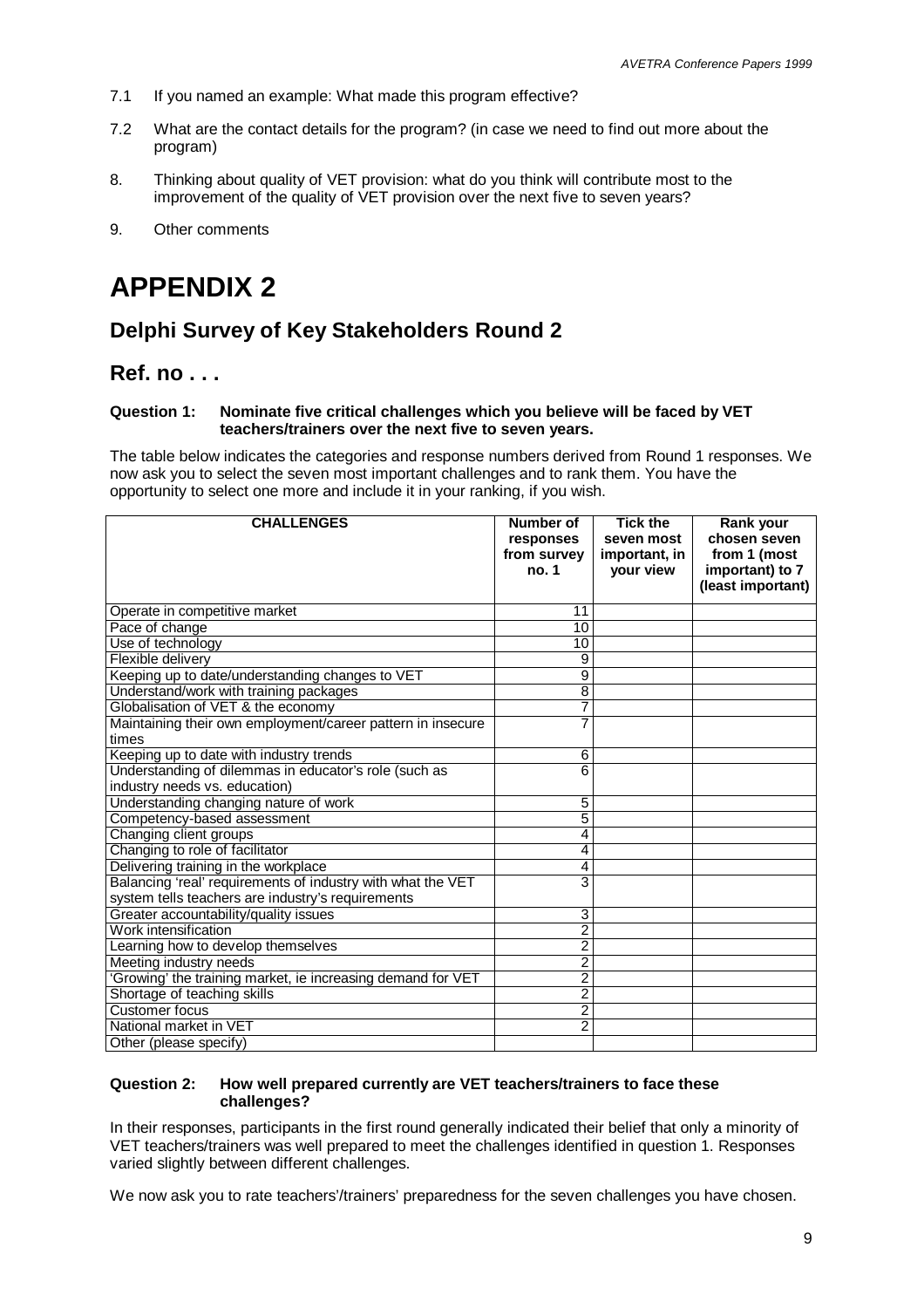Note: You don't need to write the challenges in; just use the seven you picked as most important, in the ranking you chose. (So, for example, if you chose 'work intensification' as your first-ranked challenge, put your rating of teachers' preparedness for work intensification opposite number 1.) Rating scale :

- 1 On the whole not prepared.<br>2 Only a minority prepared.
- 2 Only a minority prepared.<br>3 Some well prepared.
- 3 Some well prepared.<br>4 Majority well prepared
- 4 Majority well prepared.<br>5 On the whole very well
- On the whole very well prepared.

| Challenge (your choice of the 7 most important,<br>from Question 1) | Rating of VET teachers'/trainers' preparedness |
|---------------------------------------------------------------------|------------------------------------------------|
|                                                                     |                                                |
|                                                                     |                                                |
|                                                                     |                                                |
|                                                                     |                                                |
| 5                                                                   |                                                |
| 6                                                                   |                                                |
|                                                                     |                                                |

#### **Question 3: How useful are the following sources of training and development in helping to deal with these challenges?**

The responses to this question from Round 1 are given below. Please give your rating, which you may or may not wish to revise from your previous response. We also give you the opportunity to add, and rate, up to two new sources of training/staff development. **Give ratings of 1-5, 1 being not useful and 5 being extremely useful.**

| Rating<br>Sources of training                      |   |                 | 5 | Your<br>rating |
|----------------------------------------------------|---|-----------------|---|----------------|
| 'Initial' Teacher Training at University           | 8 | 5               | 5 |                |
| Certificate IV in Workplace Training               |   | 8               |   |                |
| Nationally funded training e.g. Framing the Future | 6 |                 | 3 |                |
| "In-house" formal program training                 |   | 14 <sub>1</sub> |   |                |
| Informal on-the-job training by providers          | 6 | 10              |   |                |
| Other (please specify)                             |   |                 |   |                |
| Other (please specify                              |   |                 |   |                |

#### **Question 4: What do you consider are the essential attributes, skills and knowledge currently needed by VET teachers/trainers?**

In each section of question 4 we present the categories which arose from Round 1 of the survey. We ask you to tick the seven most important, in your view, and to rank them from 1 (most important) to 7 (least important). We also give you the opportunity, in each case, to add an extra category if you wish.

For each section of question 4, we ask you to say how far you think VET teachers/trainers, in general, currently possess the attributes/skills/knowledge/capabilities you have identified as the 7 most important.

#### **4.1: Attributes**

| <b>Attribute</b>                                                           | Tick the seven most<br>important, in your<br>view | Rank your chosen<br>seven from 1 (most<br>important) to 7 (least<br>important) |
|----------------------------------------------------------------------------|---------------------------------------------------|--------------------------------------------------------------------------------|
| Accept/cope with/predict change                                            |                                                   |                                                                                |
| Flexibility/adaptability                                                   |                                                   |                                                                                |
| Tolerance/sensitivity to student needs                                     |                                                   |                                                                                |
| Professionalism (includes taking responsibility for updating<br>knowledge) |                                                   |                                                                                |
| Problem solving/lateral thinking                                           |                                                   |                                                                                |
| Passion for teaching                                                       |                                                   |                                                                                |
| Entrepreneurial                                                            |                                                   |                                                                                |
| Commitment to equity and social justice                                    |                                                   |                                                                                |
| Willingness to work with others                                            |                                                   |                                                                                |
| Customer focus                                                             |                                                   |                                                                                |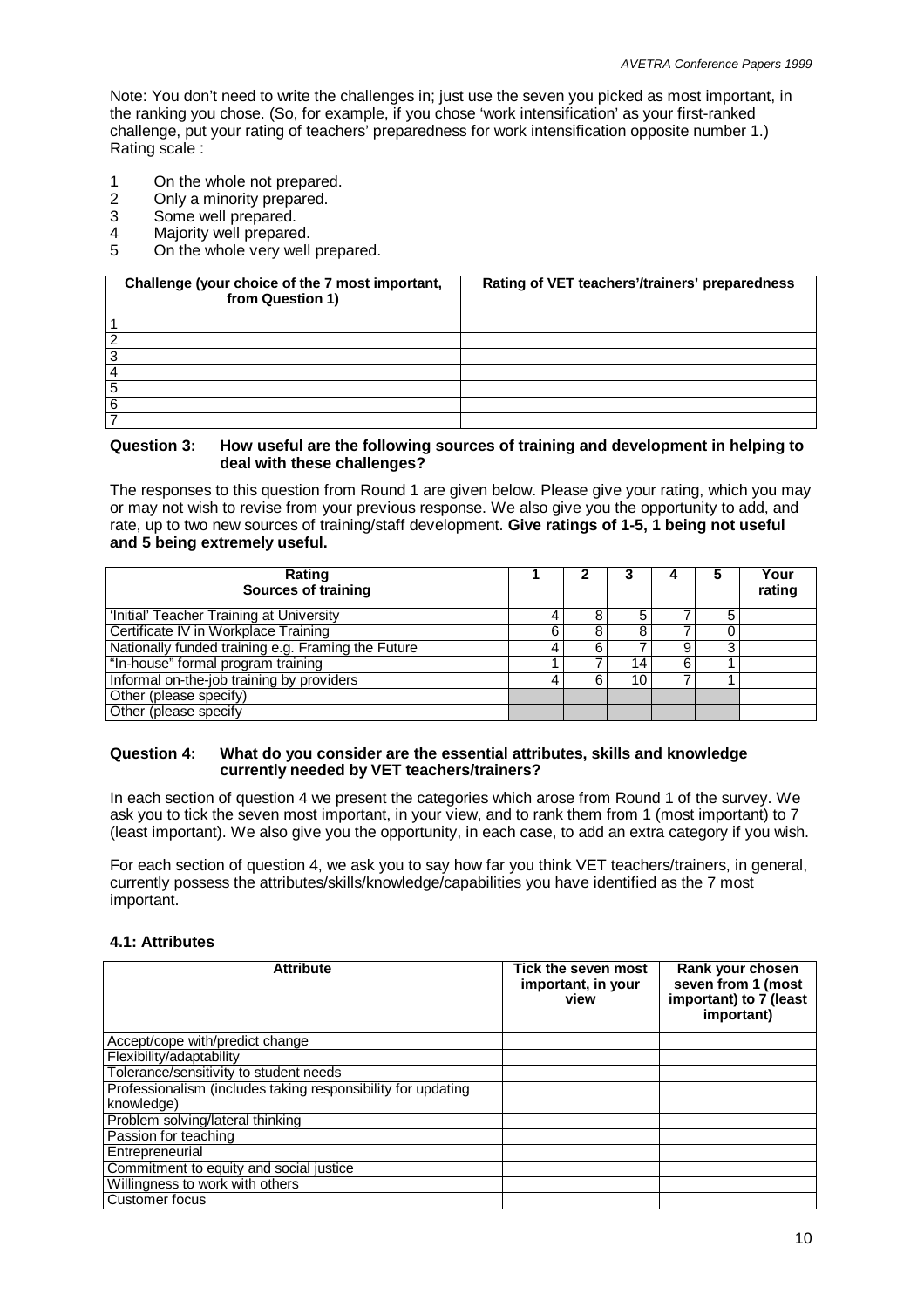| Reflective                             |  |
|----------------------------------------|--|
| Leader/facilitator                     |  |
| Able to take initiative                |  |
| Critical attitude to government policy |  |
| Explore/be curious                     |  |
| Creative                               |  |
| Other (please specify)                 |  |

## **Question 4.1a: Do VET teachers, in general, currently possess that characteristic?**

Rating scale : No Possibly Yes

|   | Characteristic (your choice of the 7 most important, from Question 4.1) | Rating |
|---|-------------------------------------------------------------------------|--------|
|   |                                                                         |        |
| 2 |                                                                         |        |
| 3 |                                                                         |        |
| 4 |                                                                         |        |
| 5 |                                                                         |        |
| 6 |                                                                         |        |
|   |                                                                         |        |

## **4.2: Skills**

| <b>Skill</b>                             | Tick the seven most<br>important, in your<br>view | Rank your chosen<br>seven from 1 (most<br>important) to 7 (least<br>important) |
|------------------------------------------|---------------------------------------------------|--------------------------------------------------------------------------------|
| Delivery/teaching                        |                                                   |                                                                                |
| Technology                               |                                                   |                                                                                |
| Develop customised programs for industry |                                                   |                                                                                |
| Assessment                               |                                                   |                                                                                |
| Industry/subject expertise               |                                                   |                                                                                |
| Operate confidently in workplace setting |                                                   |                                                                                |
| Facilitation                             |                                                   |                                                                                |
| Organisational/managerial                |                                                   |                                                                                |
| Marketing                                |                                                   |                                                                                |
| Flexible delivery                        |                                                   |                                                                                |
| Negotiation                              |                                                   |                                                                                |
| Searching/research skills                |                                                   |                                                                                |
| Other (please specify)                   |                                                   |                                                                                |

## **Question 4.2a: Do VET teachers, in general, currently possess that characteristic?**

Rating scale : No Possibly Yes

| Characteristic (your choice of the 7 most important, from Question 4.2) | Rating |
|-------------------------------------------------------------------------|--------|
|                                                                         |        |
|                                                                         |        |
| ◠                                                                       |        |
|                                                                         |        |
|                                                                         |        |
| 6                                                                       |        |
|                                                                         |        |

## **4.3: Knowledge**

| Knowledge | Tick the seven most<br>important, in your<br>view | Rank your chosen<br>seven from 1 (most<br>important) to 7 (least<br>important) |
|-----------|---------------------------------------------------|--------------------------------------------------------------------------------|
|-----------|---------------------------------------------------|--------------------------------------------------------------------------------|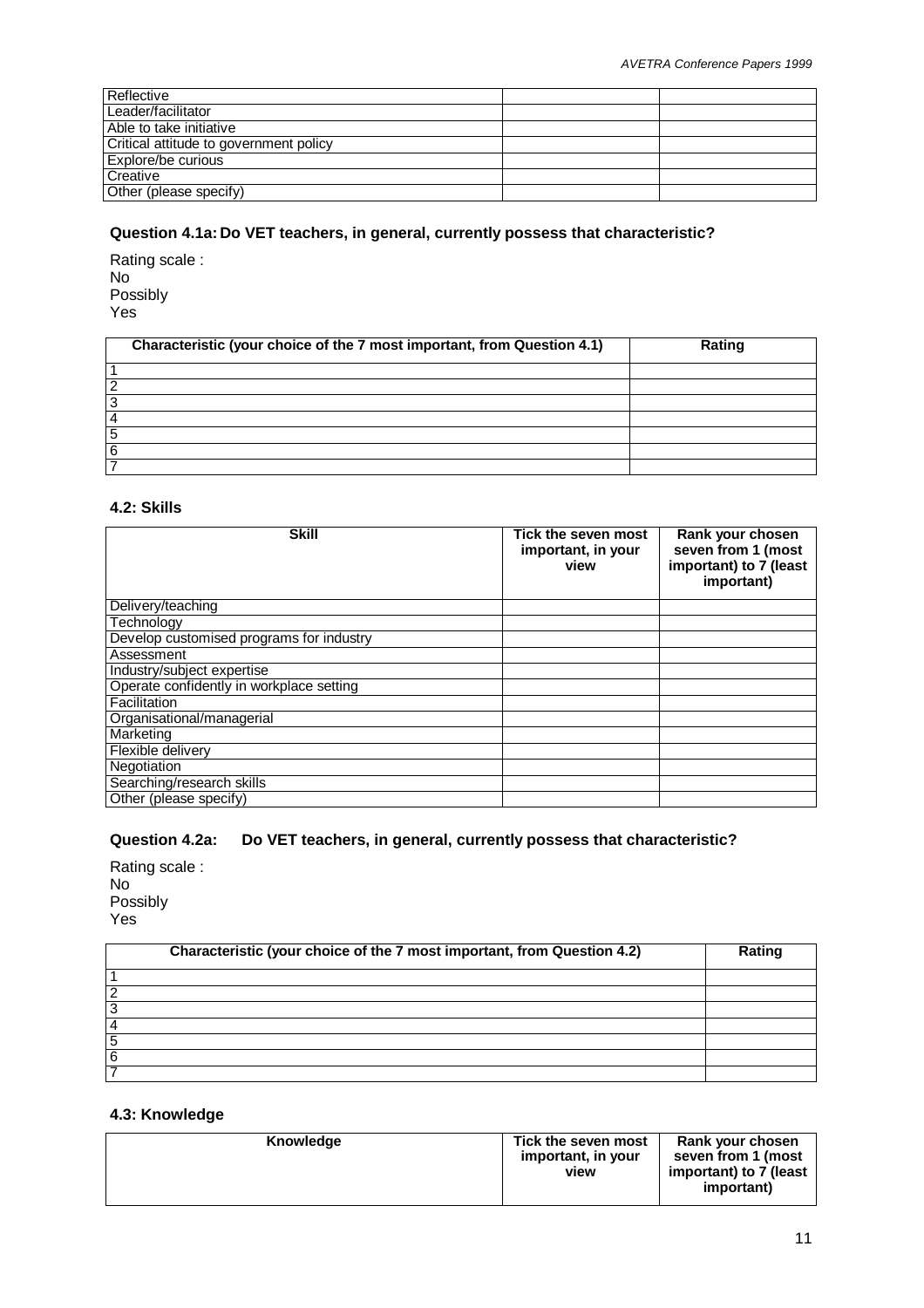| Learning principles/learning styles                         |  |
|-------------------------------------------------------------|--|
| Industry knowledge                                          |  |
| National Training Framework/Training Packages               |  |
| Competency standards                                        |  |
| Political/economic factors that could impact on VET (bigger |  |
| picture)                                                    |  |
| Labour market and where it links to VET                     |  |
| Lifelong learning                                           |  |
| Knowledge of educational theory in order to evaluate policy |  |
| changes                                                     |  |
| Other (please specify)                                      |  |

## **Question 4.3a: Do VET teachers, in general, currently possess that characteristic?**

Rating scale : No Possibly Yes

|   | Characteristic (your choice of the 7 most important, from Question 4.3) | Rating |
|---|-------------------------------------------------------------------------|--------|
|   |                                                                         |        |
|   |                                                                         |        |
|   |                                                                         |        |
|   |                                                                         |        |
| 5 |                                                                         |        |
| 6 |                                                                         |        |
|   |                                                                         |        |

## **Question 4.4:What do you consider are the essential competencies and capabilities currently needed by VET teachers/trainers?**

This question gave respondents the opportunity to answer questions 4.1, 4.2 and 4.3 in an holistic manner instead of answering each of questions 4.1 to 4.3. Some participants chose to answer 4.4 in addition to 4.1, 4.2 and 4.3. We are aware that there is some overlap between the four parts of question 4, but nevertheless hope you will answer all parts, as there do seem to be differences in the categories.

| <b>Competencies and capabilities</b>                            | Tick the seven most<br>important, in your view | Rank your chosen<br>seven from 1 (most<br>important) to 7 (least<br>important) |
|-----------------------------------------------------------------|------------------------------------------------|--------------------------------------------------------------------------------|
| Industry experience/knowledge                                   |                                                |                                                                                |
| Teaching/delivery skills (including flexible delivery)          |                                                |                                                                                |
| Deal with students as individuals                               |                                                |                                                                                |
| Analytical/critical/lateral thinking                            |                                                |                                                                                |
| Change management                                               |                                                |                                                                                |
| Self-management skills                                          |                                                |                                                                                |
| Flexibility                                                     |                                                |                                                                                |
| Management/leadership skills                                    |                                                |                                                                                |
| <b>Higher industrial qualifications</b>                         |                                                |                                                                                |
| Provide support to students <i>i.e.</i> listening, counselling, |                                                |                                                                                |
| mentoring                                                       |                                                |                                                                                |
| Learn in an ongoing way                                         |                                                |                                                                                |
| Communication skills                                            |                                                |                                                                                |
| Teaching embedded generic skills                                |                                                |                                                                                |
| "Dual professionalism" (content area and teaching)              |                                                |                                                                                |
| Other (please specify)                                          |                                                |                                                                                |

## **Question 4.4a: Do VET teachers currently possess that characteristic?**

| Rating scale : |  |
|----------------|--|
| N٥             |  |
| Possibly       |  |
| Yes            |  |

1

|  | Characteristic (your choice of the 7 most important, from Question 4.4) | Rating |
|--|-------------------------------------------------------------------------|--------|
|--|-------------------------------------------------------------------------|--------|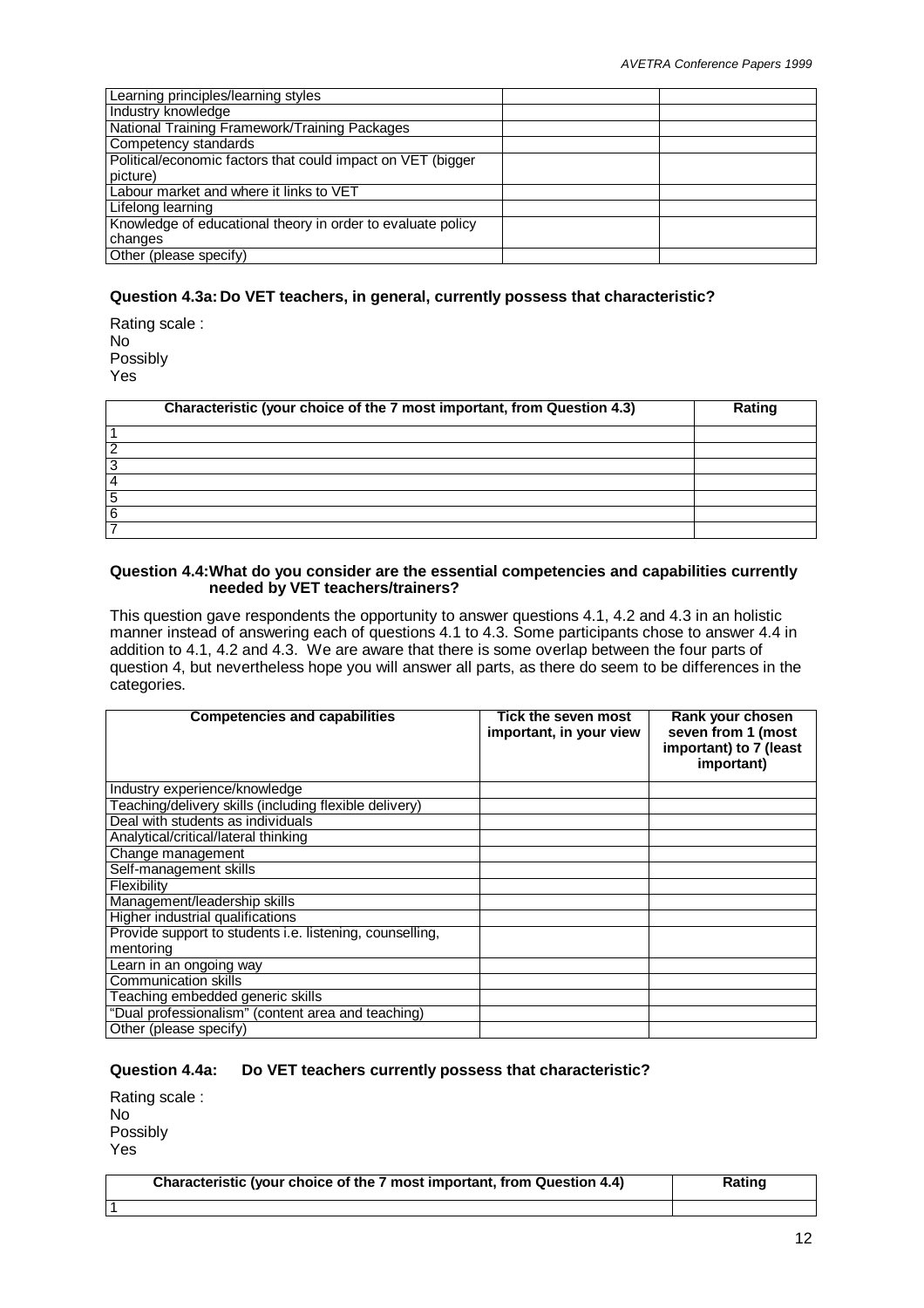#### **Question 5: What additional attributes, skills and knowledge do you think will be required over the next five to seven years?**

This question was designed to get at respondents' views about the new and developing competencies and capabilities that VET teachers and trainers might need in the near future. As you see, a number of slightly different categories emerged in this question. We now ask you to choose the 7 most important, rank them, and then, in question 5a, to say whether you believe VET teachers/trainers currently possess each of those characteristics.

| Attributes/skills/knowledges for the future  | Tick the seven<br>most important, in<br>your view | Rank your chosen seven from<br>1 (most important) to 7 (least<br>important) |
|----------------------------------------------|---------------------------------------------------|-----------------------------------------------------------------------------|
| Technological knowledge                      |                                                   |                                                                             |
| Adaptability                                 |                                                   |                                                                             |
| Project management                           |                                                   |                                                                             |
| Working in partnership with industry         |                                                   |                                                                             |
| Marketing                                    |                                                   |                                                                             |
| Creativity/imagination                       |                                                   |                                                                             |
| Responsiveness to individual students' needs |                                                   |                                                                             |
| Tenacity                                     |                                                   |                                                                             |
| Access & manage information                  |                                                   |                                                                             |
| <b>Brokerage</b>                             |                                                   |                                                                             |
| Range of delivery methods                    |                                                   |                                                                             |
| <b>Communication skills</b>                  |                                                   |                                                                             |
| Other (please specify)                       |                                                   |                                                                             |

## **Question 5a: Do VET teachers currently possess that characteristic?**

Rating scale : No Possibly Yes

|   | Characteristic (your choice of the 7 most important, from Question 5) | Rating |
|---|-----------------------------------------------------------------------|--------|
|   |                                                                       |        |
|   |                                                                       |        |
| 3 |                                                                       |        |
|   |                                                                       |        |
| 5 |                                                                       |        |
| 6 |                                                                       |        |
|   |                                                                       |        |

## **Question 6: What do you consider are the main barriers to the development of the attributes, skills and knowledge currently needed by VET teacher/trainers?**

In this question, we ask you to choose and rank the seven most important barriers from the categories proposed by respondents in Round 1.

| <b>Barriers</b>                                       | Tick the seven<br>most important, in<br>your view | Rank your chosen seven<br>from 1 (most important) to 7<br>(least important) |
|-------------------------------------------------------|---------------------------------------------------|-----------------------------------------------------------------------------|
| Lack of time                                          |                                                   |                                                                             |
| Funding for staff development                         |                                                   |                                                                             |
| Lack of management support or expertise               |                                                   |                                                                             |
| Aging VET workforce/resistance to change              |                                                   |                                                                             |
| Teachers' problems with working with CBT and training |                                                   |                                                                             |
| reform                                                |                                                   |                                                                             |
| Lack of funding (general)                             |                                                   |                                                                             |
| National or organisational lack of vision             |                                                   |                                                                             |
| VET workforce casualisation/contracts                 |                                                   |                                                                             |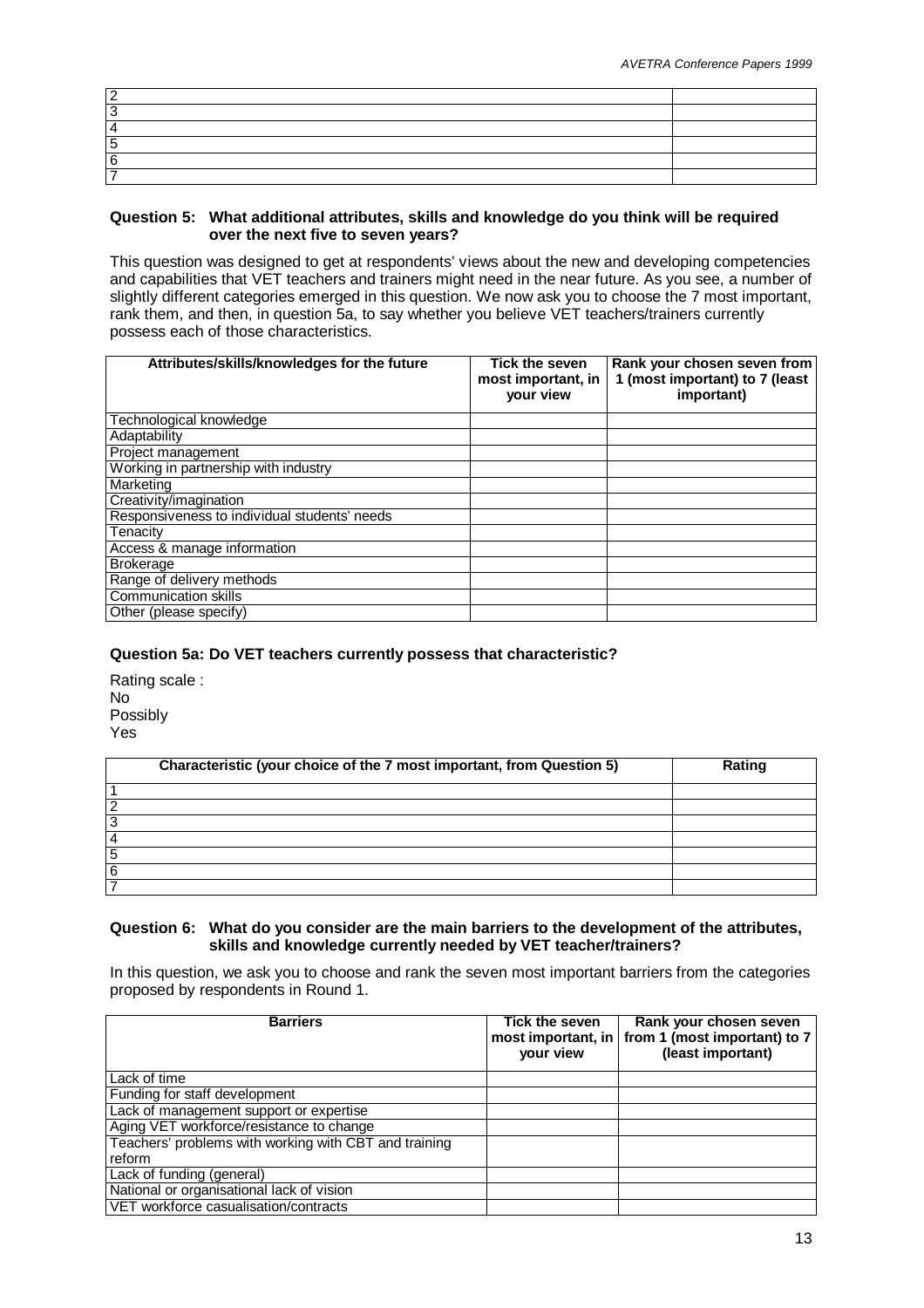| Organisational culture does not facilitate staff development |  |
|--------------------------------------------------------------|--|
| Constant change                                              |  |
| Lack of incentive/career structure                           |  |
| Lack of access to staff development                          |  |
| Lack of access to technology                                 |  |
| Lack of national/State staff development                     |  |
| Lack of encouragement/incentive for university teaching      |  |
| qualification                                                |  |
| Other (please specify)                                       |  |

### **Question 6a: (New question) Do you have any views about how any of these barriers (choose up to 3) might be overcome?**

### **Question 8: Thinking about the quality of VET provision, what do you think will contribute most to the improvement of the quality of VET provision over the next five to seven years?**

As with previous questions, we would like you to choose and rank the seven you regard as most important. The categories are those identified by respondents in Round 1.

| <b>Categories</b>                                            | <b>Tick the seven</b><br>most important, in<br>your view | Rank your chosen seven<br>from 1 (most important) to 7<br>(least important) |
|--------------------------------------------------------------|----------------------------------------------------------|-----------------------------------------------------------------------------|
| Support for staff development/training                       |                                                          |                                                                             |
| More general funding                                         |                                                          |                                                                             |
| Better management practices                                  |                                                          |                                                                             |
| Management/team vision                                       |                                                          |                                                                             |
| Better qualified VET teachers                                |                                                          |                                                                             |
| Research                                                     |                                                          |                                                                             |
| Recognition of importance of teaching skills                 |                                                          |                                                                             |
| Quality of teachers                                          |                                                          |                                                                             |
| Funding for staff development/training                       |                                                          |                                                                             |
| Better wages/conditions                                      |                                                          |                                                                             |
| Training packages                                            |                                                          |                                                                             |
| Increase in status of VET                                    |                                                          |                                                                             |
| Better links between VET & industry                          |                                                          |                                                                             |
| Quality endorsement                                          |                                                          |                                                                             |
| Clear policy directions                                      |                                                          |                                                                             |
| Rethink relative status of industry/community/individuals as |                                                          |                                                                             |
| <b>VET</b> clients                                           |                                                          |                                                                             |
| Accountability based on outcomes                             |                                                          |                                                                             |
| Availability of new technology                               |                                                          |                                                                             |
| Other (please specify)                                       |                                                          |                                                                             |

#### **Question 9: Any further comments**

A number of respondents supplied extra comments in this section, some quite detailed. The following statements were drawn mainly from responses to Question 9, but also from responses to other questions. We would like you to say the extent to which you agree or disagree with these statements.

SA- strongly agree

- $A agree$
- U- undecided
- D disagree
- SD strongly disagree

| <b>Statement</b>                                                                                              | SΑ | A |  | SD |
|---------------------------------------------------------------------------------------------------------------|----|---|--|----|
| The diversity of VET teachers means it makes no sense to aggregate VET<br>teachers in a survey of this nature |    |   |  |    |
| VET teachers need to develop a 'dual professionalism' - industry and<br>education                             |    |   |  |    |
| Centres for Teaching and Learning should be established in VET providers                                      |    |   |  |    |
| We need to maximise and build on teachers' personal strengths                                                 |    |   |  |    |
| Professional development should be put into the universities because VET                                      |    |   |  |    |